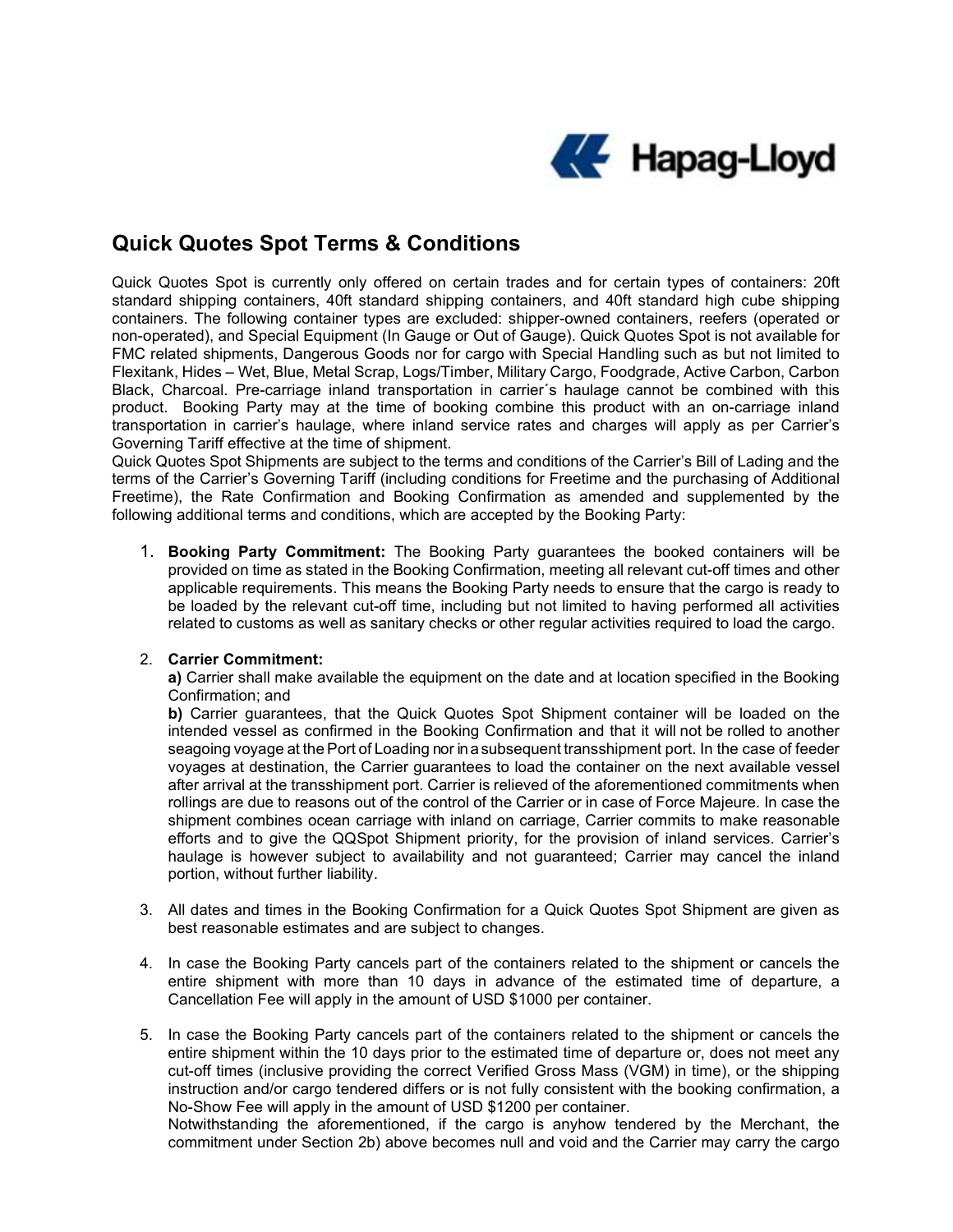at its option, at the freight and surcharges set forth in the Rate Confirmation, plus charges as per the applicable Governing Tariff at time of shipment and any surcharges as per the applicable Governing Tariff as a direct consequence of the inconsistency between shipping instruction and Booking Confirmation such as but not limited to HLC, VGM, FIO.

- 6. In case the Booking Party cancels part of the containers related to the shipment or cancels the entire shipment as a direct consequence of a vessel delay of more than 10 days compared to the ETD stated in the first Booking Confirmation, no Cancellation Fee will be charged.
- 7. For the avoidance of doubt in case the Booking Party does not meet the relevant cut-off time for certain containers in a shipment, the Booking Party will only be requested to pay the relevant No-Show Fee for those containers.
- 8. The Booking Party, on the other hand, is entitled to a compensation in the amount of USD \$1000 per impacted container of a Quick Quotes Spot Shipment (hereinafter "Compensation"), in any of the following situations:

a) In case the Carrier does not provide the guaranteed equipment on the date and location specified in the Booking Confirmation due to reasons within the control of the Carrier; and/or

b) In case the container is rolled to another seagoing voyage at any port of loading or in a subsequent transshipment port, if any, due to reasons within the control of the Carrier or where in the case of a feeder voyage at destination, the cargo is not loaded on the next available vessel after arrival at the transshipment port.

c) In case of a delay of more than 10 days in the vessel's departure compared to the original ETD stated in the first Booking Confirmation.

- Subsequent or multiple rollings of a container will not increase the Compensation. The Booking Party is entitled to receive the Compensation only once per impacted container per Quick Quotes Spot Shipment.
- If the container is however transported on an alternative sailing within 2 days before or after the roll, no Compensation will become due.
- Notwithstanding the Compensation, Carrier will however make reasonable efforts to load the rolled container in the subsequent available sailing on the same liner service.
- Booking Party is not entitled to a Compensation in case Carrier cancels any inland oncarriage services booked for a Quick Quotes Spot Shipment.
- 9. The Parties agree that the Cancellation Fee and No Show Fee set forth in Sections 4 and 5 above, and the Compensation set forth in 6 above, will be each affected party's sole remedy for the other party's failure to comply with its commitments under this agreement and in lieu of any other damages that could arise as a consequence of such failure.
- 10. The amount of Compensation will be set off against any sums due and payable by the Booking Party in connection with the confirmed Quick Quotes Spot Shipment. In case, the shipment has been cancelled prior to the departure date due to the Carrier failure to deliver its commitment, no Cancellation nor No-Show fee will apply and the Compensation can be credited for future shipments, or invoiced by customer and paid to Carrier.

If the Carrier fails to comply with its commitment due to a port omission decided for reasons out of the control of the Carrier, then the Booking Party will not be entitled to the Compensation. Port omission means the cancellation of a scheduled vessel port call.

- 11. In case of cargo roll by HL, the freight and surcharges set forth in the Rate Confirmation remain unchanged for the subsequent vessel.
- 12. No changes to the Confirmed Booking as per Booking Confirmation are allowed (with the exception of Soft Amendments), including but not limited to changes to the port of loading, port of discharge, place of final delivery and/or the voyage before loading; adding or cancelling inland on-carriage,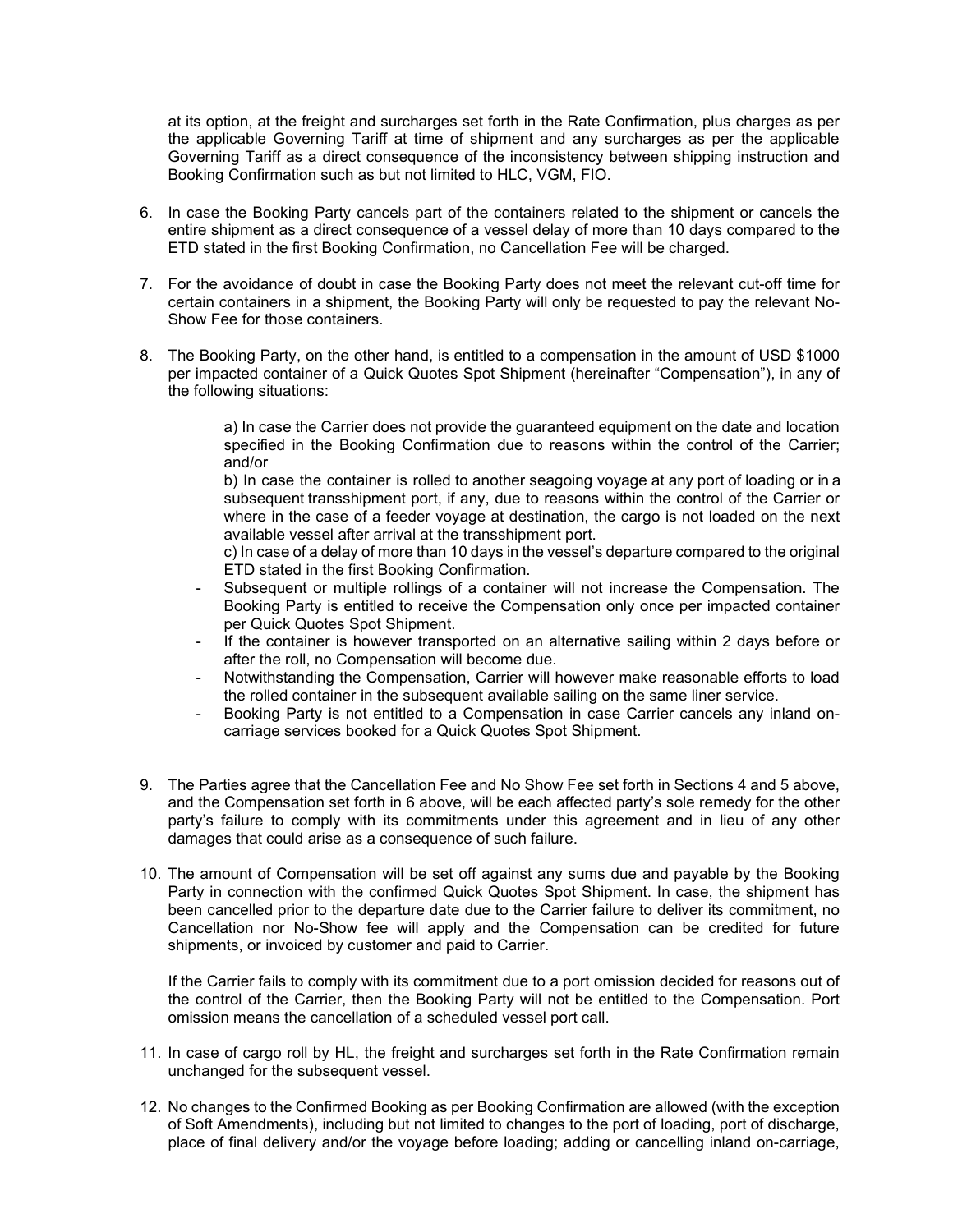changes of container type or increase in number of containers; retroactive booking adjustments, and changes to rates set forth in the Rate Confirmation. Confirmed bookings cannot be combined or merged for documentation purposes

 Soft Amendments allowed to the Confirmed Booking are as follows: Change of customer reference, change of cargo description, change of container pick-up location, weight change up to +/- 3 TON (to the extent the change does not trigger a Heavy Lift Surcharge different from the one set forth in the Rate Confirmation and subject to the tonnage limit as per standard rules). Soft Amendments are allowed once per Confirmed Booking.

A change of the container pick-up location is acceptable, but the Equipment availability is guaranteed at the locations (depots) listed at end of this document, only. If the Booking Party requests to change for a pick-up location not included in the list, the Carrier will make reasonable efforts to provide the Equipment; in case of non-availability, the Booking Party will not be entitled to the Compensation and the fees set forth in Sections 4 and 5 above, shall apply.

- 13. Payment of freight and charges is subject to payment terms as per Carrier's Governing Tariff unless otherwise agreed with payer.
- 14. The Booking Party agrees and accepts that it will be deemed a "Merchant", as defined in the applicable Bill of Lading or Sea Waybill Terms and Conditions of the Carrier. As such, that it will be jointly and severally liable to the Carrier for all the obligations and liabilities in regards to the Quick Quotes Spot Shipment as set forth in the relevant Bill of Lading or Sea Waybill, or as required by law. Any subsequent nomination of a Shipper or other party in relation to the Quick Quotes Spot Shipment shall be subject to discretionary acceptance of Hapag-Lloyd. When nominating a Shipper or other party in relation to a Quick Quotes Spot Shipment the Booking Party warrants that it has authority to legally bind the nominated Shipper or other party in relation to the shipment. Should that not be the case, the Booking Party will assume full liability and shall indemnify Hapag-Lloyd for any and all losses suffered or costs incurred as a consequence of the absence of such authority.
- 15. Merchant shall comply with all regulations or requirements of customs, ports and/or other authorities, applicable to the Quick Quotes Spot Shipment. In particular, if the Quick Quotes Spot Shipment refers to the provision of the ocean transportation services between the United States of America and a foreign country, for the account of an NVOCC, then the Booking Party further certifies that all applicable regulatory requirements have been complied by such NVOCC, such as tariff(s) and financial surety as required by the U.S. Shipping Act of 1984. Merchant shall indemnify Carrier against all claims, losses, damages, expenses, fines, costs and attorneys' fees, arising or resulting from any breach of these obligations and warranties. Carrier may, at any time, reject or cancel a booking that does not comply with any applicable laws, regulations or requirements from authorities, including but not limited to those in reference to embargo and sanctions or is not in line with these terms and conditions.
- 16. The Rate Confirmation does not serve as a quotation and cannot be used by the Booking Party to place further bookings.
- 17. QQ Spot price (Ocean Freight) is inclusive of the Shipping Guarantee Fee (SGF) for the cargo sailing from China and impacted by the SSE regulation.
- 18. Merchant shall be subject to any rule in the Governing Tariff(s) establishing a charge relating to any extraordinary circumstances or charges arising or taking effect subsequent to the effective date of the "Quick Quotes Spot Offer" such as but not limited to strike, lockout, work stoppage, or any other labor unrest; congestion; security requirements or costs; taxes, fees or charges levied by any federal, state or local governmental entity.
- 19. Force Majeure. In the event of force majeure circumstances, including work stoppages, strikes, accidents, casualties, lockouts, fire, road, marine or rail disasters, epidemic, pandemic, acts of God, acts of terrorism or piracy, governmental restraints, war or hostilities, embargoes or other similar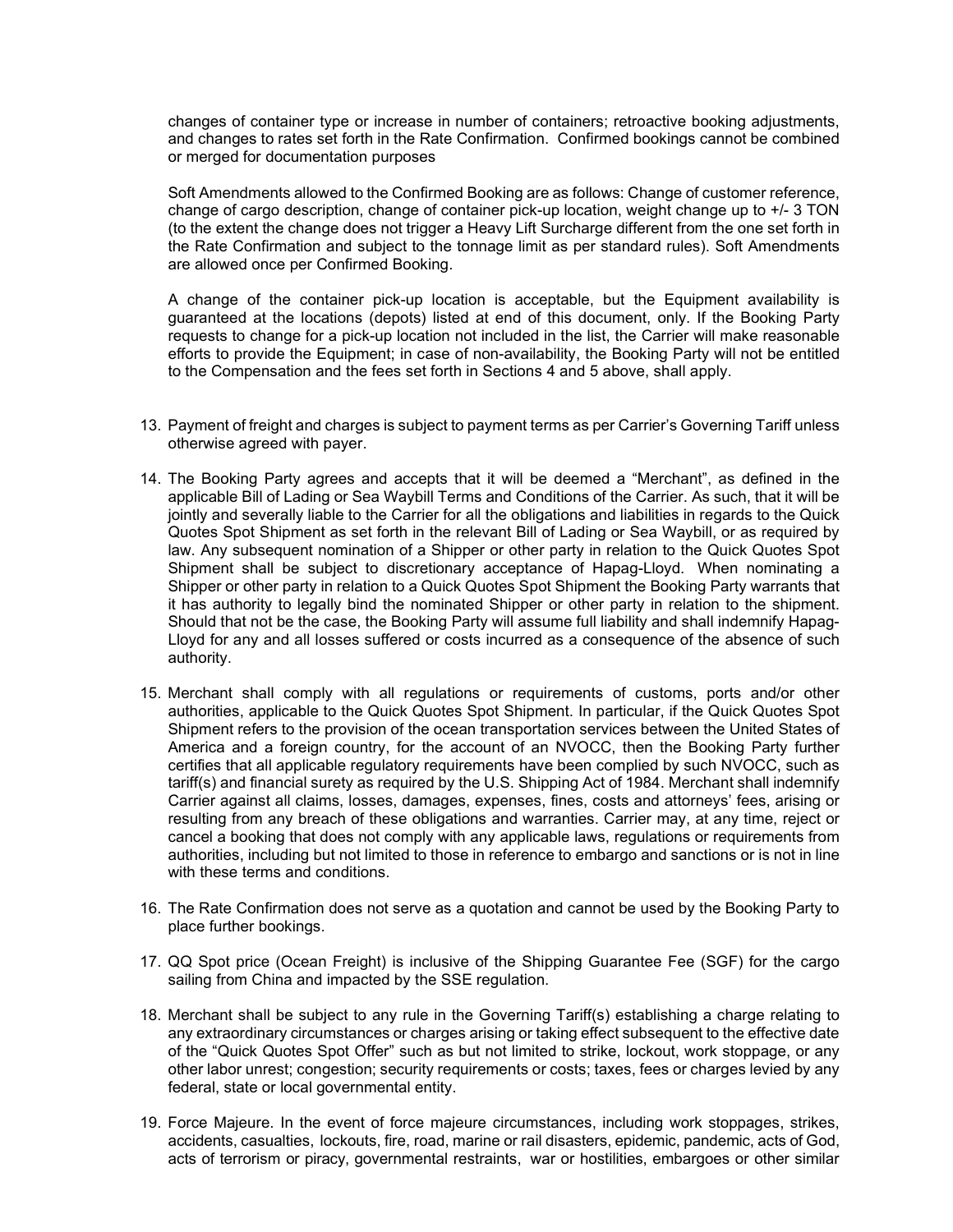conditions, but not commercial contingencies (e.g., changing markets, poor management decisions, business declines, bankruptcy of a customer or of a supplier, etc.), the Booking Party or Carrier shall notify the other party in writing within ten (10) working days of the existence of such circumstances and of the effect on its ability to perform its obligations hereunder. In case of such notice of force majeure conditions, the party affected by the force majeure event shall be excused from its obligations under Quick Quotes Spot to the extent of and for the duration of the disability. Upon cessation of force majeure circumstances, the Quick Quote Spot obligations shall be reinstated.

List of Pick-up locations (depots)

| <b>Subarea</b> | <b>Depot Code</b>    | <b>Depot Name</b>           |
|----------------|----------------------|-----------------------------|
| AAN            | QUBE 8               | <b>QUBE LOGISTICS (MTS)</b> |
| AAN            | QUBELO 10            | QUBE LOG                    |
| AAN            | VICTOR 359           | <b>VICTORIAN CONTAINER</b>  |
| AAN            | <b>MCSRAI1</b>       | <b>MCS RAIL SYSTEMS</b>     |
| AAN            | <b>CONTAI 15</b>     | CONTAINERCO AUCKLAND        |
| AAN            | CONTAI 286           | <b>CONTAINERCO NAPIER</b>   |
|                |                      | <b>CONTAINERCO</b>          |
| AAN            | CONTAI 41            | TAURANGA                    |
| <b>ACN</b>     | COSCOL 54            | <b>COSCO LOGISTICS</b>      |
| ACN            | DALIAN 178           | DALIAN SINGAMAS INTL        |
| <b>ACN</b>     | PORTEX 36            | ZHEJIANG PORTEX LOGI        |
| <b>ACN</b>     | <b>GREATF 67</b>     | <b>GREATING FORTUNE</b>     |
| <b>ACN</b>     | <b>CIMC 24</b>       | NINGBO CIMC CONTAINE        |
| <b>ACN</b>     | GANGLI <sub>9</sub>  | QINGDAO GANGLIANJIE         |
| ACN            | TAOGJF1              | QINGDAO PORT SMART          |
| <b>ACN</b>     | CHUANG 355           | <b>SHANGHAI BRILLIANT</b>   |
| <b>ACN</b>     | SHAEAS 4             | <b>EASTERN ENTERPRISE</b>   |
| <b>ACN</b>     | SIPGSD 1             | SIPGSD - SHANGDONG          |
| <b>ACN</b>     | SHAEAS 5             | <b>EASTERN ENTERPRISE</b>   |
| <b>ACN</b>     | CHUANG 349           | SHANGHAI BRILLIANT          |
| <b>ACN</b>     | <b>KEYUN4</b>        | <b>KEYUN LOGISTICS</b>      |
| <b>ACN</b>     | <b>CML 18</b>        | <b>CML TIANJIN</b>          |
| <b>ACN</b>     | PENAVI <sub>53</sub> | PENAVICO FUZHOU WARE        |
| <b>ACN</b>     | <b>FUZHOU 8</b>      | <b>FUZHOU MAWEI PORT</b>    |
| <b>ACN</b>     | GUANGZ 534           | <b>GUANGZHOU TIANXIANG</b>  |
| <b>ACN</b>     | NEWKEE 1             | <b>NEW KEEN, RTT</b>        |
| <b>ACN</b>     | SOUTHC 165           | <b>GOCT</b>                 |
| <b>ACN</b>     | <b>NSNICT 1</b>      | <b>NICT</b>                 |
| <b>ACN</b>     | SHEKOU <sub>3</sub>  | SHEKOU CONTAINER TER        |
| <b>ACN</b>     | SHENZH 159           | SHENZHEN EVER-UNION         |
| <b>ACN</b>     | SSCMSH1              | <b>SSCM SHEKOU DEPOT</b>    |
| <b>ACN</b>     | CCT <sub>21</sub>    | <b>CHIWAN CONTAINER</b>     |
| <b>ACN</b>     | XIAMEN 321           | <b>XIAMEN CIMC-HAITOU</b>   |
| <b>ACN</b>     | XIAMEN 601           | XIAMEN XIANGYU SINGA        |
| ACN            | <b>SSCMSH2</b>       | <b>SSCM YANTIAN DEPOT</b>   |
| <b>ACN</b>     | YANTIA 1             | YANTIAN INT'L CTNR          |
| <b>ACN</b>     | EVERUN 9             | YANTIAN EVER-UNION          |
| <b>ACN</b>     | TUNGYA 2             | TUNGYA TERMINAL-WUTU        |
| ACN            | CHINAC 282           | <b>CHINA CONTAINER TML</b>  |
| <b>ACN</b>     | <b>LANCER 5</b>      | <b>LANCER CONTAINER</b>     |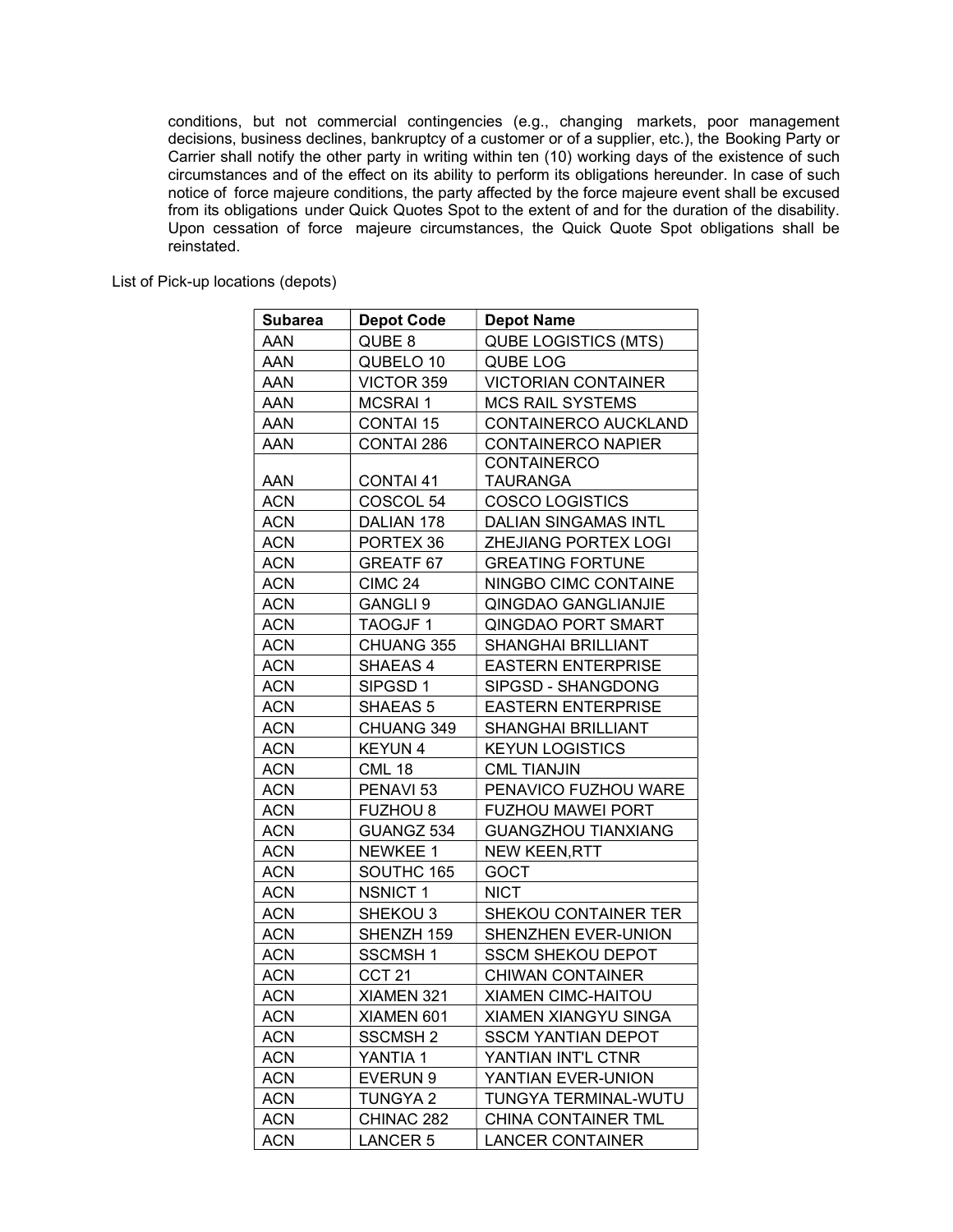| <b>ACN</b> | SHANGY 77           | <b>SHANG YI CONTAINER</b>   |
|------------|---------------------|-----------------------------|
| AJP        | MALOX 1             | <b>HIROSHIMA KAITA CY</b>   |
| <b>AJP</b> | NIPPON 703          | NIPPON EXPRESS              |
| AJP        | NIIGAT 29           | NIIGATA TERMINAL            |
| AJP        | MIZUSH 4            | <b>MIZUSHIMA TERMINAL</b>   |
| AJP        | SHIBUS 28           | SHIBUSHI SHINWAKAHAM        |
| <b>AJP</b> | MONRYO 8            | <b>TACHINOURA NO.1 VAN</b>  |
| <b>AJP</b> | MALOX <sub>8</sub>  | MALOX(DEPOT)                |
| <b>AJP</b> | <b>FUJITR 20</b>    | FUJITRANS(CY/DEPOT)         |
| <b>AJP</b> | DICT <sub>1</sub>   | <b>DICT/DREAM ISLAND</b>    |
| AJP        | TAKASA 7            | <b>TAKASAGO CNTR TMNL</b>   |
| <b>AJP</b> | SUZUYO 5            | SUZUYO (CY)                 |
| <b>AJP</b> | <b>TOKUYA 12</b>    | <b>TOKUYAMA HARUMI TMNL</b> |
| AJP        | TOMAKO 4            | TOMAKOMAI INT'L TMNL        |
| AJP        | NIPPON 209          | NIPPON EXP, OHI NO.2        |
| <b>AJP</b> | NIPPON 813          | NIPPON EXP, OHI F-ONE       |
| <b>AJP</b> | MITSUB 527          | MITSUBISHI LOG, ROKKO       |
| <b>AJP</b> | JAPANT 13           | JAPAN TRANSCITY(CY)         |
| <b>AJP</b> | MINAMI 22           | <b>MINAMI HONMOKU FUTO</b>  |
| <b>AKR</b> | KOREAE 124          | <b>GWCT</b>                 |
| <b>AKR</b> | HYUNDA 399          | <b>HMM PSA NEWPORT</b>      |
| <b>AKR</b> | HANJIN 107          | <b>HANJIN NEW PORT</b>      |
| AKR        | <b>PUSANN3</b>      | <b>PNIT</b>                 |
| ASE        | MASAJI 15           | MASAJI TATANAN              |
| <b>ASE</b> | LAUTMA 1            | LAUT MAS                    |
| <b>ASE</b> | DKD 5               | <b>DELTA KONTAINER</b>      |
| <b>ASE</b> | MASAJI 30           | MASAJI TATANAN              |
| <b>ASE</b> | <b>INDRAJ 7</b>     | INDRA JAYA SWASTIKA         |
| <b>ASE</b> | SENTRA 101          | SENTRA SINAR BARU           |
| <b>ASE</b> | MASAJI 3            | <b>MASAJI TATANAN</b>       |
| <b>ASE</b> | RETOPC 1            | <b>RETOP</b>                |
| <b>ASE</b> | ICHINL 1            | ICH INLAND CONTAINER        |
| <b>ASE</b> | <b>ENGKON 4</b>     | <b>ENG KONG CONTAINER</b>   |
| ASE        | MUTUAL 148          | <b>MUTUAL SPACE</b>         |
| <b>ASE</b> | WINTOP 38           | <b>WINTOP CONTAINER</b>     |
| <b>ASE</b> | <b>ENGKON 8</b>     | <b>ENG KONG CONTAINER</b>   |
| <b>ASE</b> | COGENT 19           | SH COGENT LOGISTICS         |
| <b>ASE</b> | MALCON 3            | MALCONREP DEPOT: 02         |
| <b>ASE</b> | GREATI 69           | <b>GREATING FORTUNE (MA</b> |
| <b>ASE</b> | DIADEM 12           | DIADEM TERMINAL             |
| <b>ASE</b> | KUDOSC <sub>2</sub> | <b>KUDOS TRUCKING CORP</b>  |
| <b>ASE</b> | KTCPT 1             | <b>KTC PORT TERMINAL</b>    |
| <b>ASE</b> | <b>INLAND 256</b>   | <b>INLAND TRUCKING CORP</b> |
| <b>ASE</b> | ALLIED 145          | ALLIED CONTR-PENJURU        |
| <b>ASE</b> | WINGSE 2            | <b>WING SENG LOGISTICS</b>  |
| <b>ASE</b> | COGENT 21           | COGENT (DEPOT)              |
| <b>ASE</b> | GREATI 67           | <b>GREATING FORTUNE</b>     |
| <b>ASE</b> | TASACO 2            | <b>TASACO HAIPHONG DEPO</b> |
| <b>ASE</b> | GREATI 63           | G-FORTUNE DEPOT HCM         |
| E.         | RRT <sub>2</sub>    | RHEIN RUHR TERM., DUI       |
| EBI        | ELDAPO <sub>3</sub> | ELDAPOINT, KIRKBY           |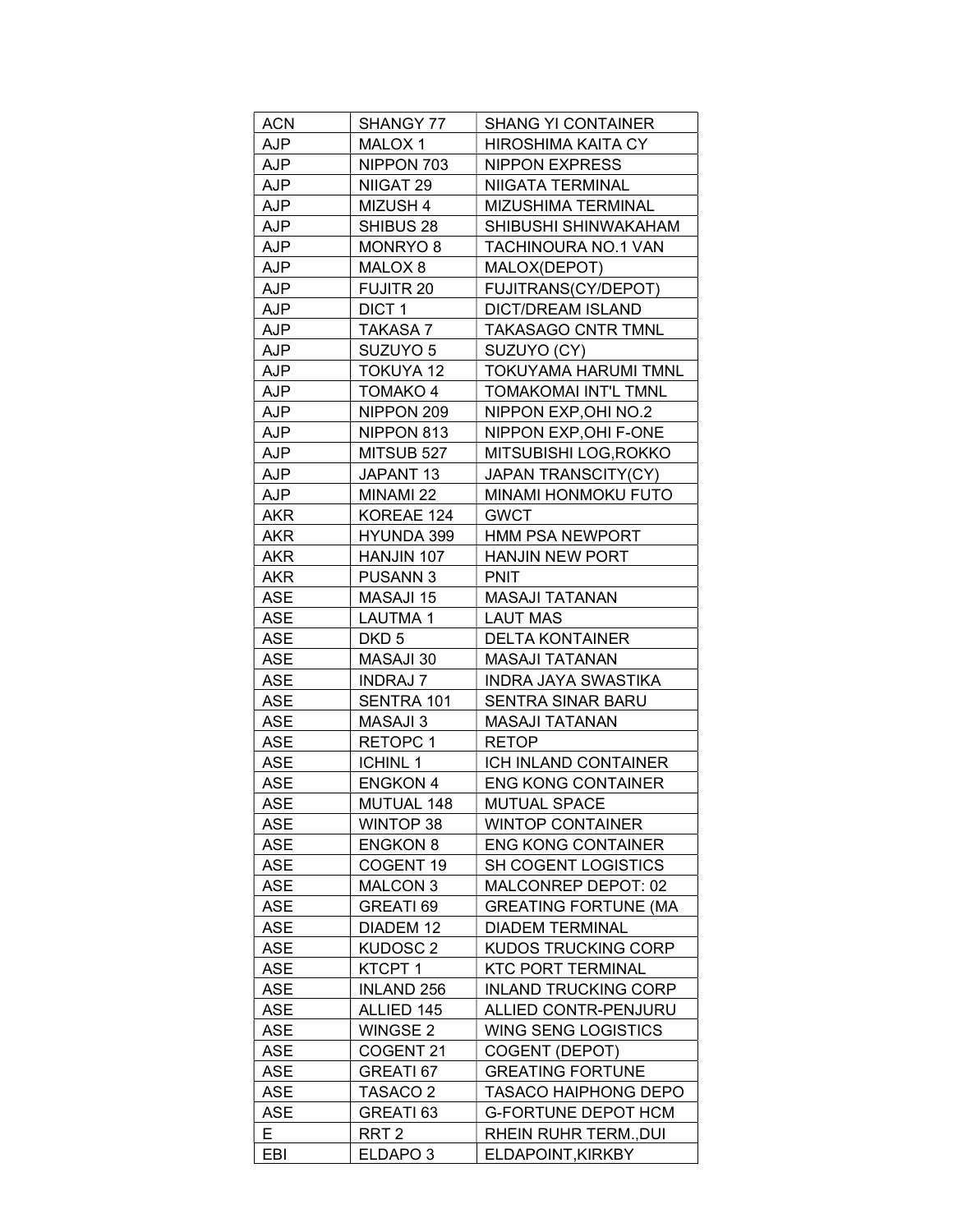| EBI        | CENTRA 549           | <b>CENTRAL CONTAINER</b>    |
|------------|----------------------|-----------------------------|
| EBI        | <b>NORTHE 33</b>     | <b>NORTHERN CONTAINERS</b>  |
| EBI        | ELDAPO 4             | ELDAPOINT, FELIXSTOW        |
| EBI        | ELDAPO <sub>8</sub>  | <b>ELDAPOINT LTD</b>        |
| EBI        | SOLVEN 37            | <b>SOLENT STEVEDORES</b>    |
| EBI        | ELDAPO <sub>2</sub>  | ELDAPOINT, TOTTON           |
| EBI        | REID 25              | <b>WILLIAM REID LTD</b>     |
| EBI        | DUBLIN 12            | DFCD                        |
| EBI        | CONTAI 309           | CS&R, CORK                  |
| EBI        | CTLS 1               | <b>CTLS</b>                 |
| <b>EBN</b> | <b>BECOMA 9</b>      | <b>BECOMAR, ANTWERPEN</b>   |
| <b>EBN</b> | DOORN 15             | DRDEPOT                     |
| EBN        | UWT 1                | UWT                         |
| <b>EFR</b> | ARNAL 17             | ARNAL, DUNKERQUE            |
| <b>EFR</b> | TERMIN 736           | <b>TERMINAL DES FLANDRE</b> |
| <b>EFR</b> | ARNAL 14             | ARNAL, FOS-VENTILLON        |
| <b>EFR</b> | ARNAL 6              | ARNAL, FOS                  |
| EFR        | INCHCA 161           | <b>INCHCAPE</b>             |
|            |                      |                             |
| <b>EFR</b> | NOUVEL 8             | <b>CNMP,LE HAVRE</b>        |
| EFR        | ARNAL 3              | <b>ARNAL, LE HAVRE</b>      |
| <b>EFR</b> | ACOR 6               | <b>ACOR</b>                 |
| EGC        | <b>METRAN7</b>       | <b>METRANS, PRAGUE</b>      |
| EGC        | BLG 6                | <b>BLG, BREMERHAVEN</b>     |
| EGC        | CTA 16               | CTA, ALTENWERDER            |
| <b>ENO</b> | TERMIN 372           | TERMINAL, MUUGA/TALLI       |
| <b>ENO</b> | TERMIN 684           | <b>RUT</b>                  |
| <b>ENO</b> | TERMIN 418           | <b>TERMINALO, KLAIPEDOS</b> |
| <b>ENO</b> | CONTAI 112           | <b>CONTAINER CARE DKAAR</b> |
| <b>ENO</b> | CONTAI 412           | <b>CONTAINER CARE, COPE</b> |
| <b>ENO</b> | FREDER 216           | <b>TAULOV DEPOT</b>         |
| <b>ENO</b> | FINNST 5             | FINNSTEVE (FDV)             |
| <b>ENO</b> | PORTOF <sub>52</sub> | <b>VUOSAARI-FINNSTEVE</b>   |
| <b>ENO</b> | CONTAI 486           | CONTAINERDEPOT, MUSSA       |
| <b>ENO</b> | <b>HERMAN 96</b>     | <b>HERMAN ANDERSSON</b>     |
| <b>ENO</b> | DEPOT 81             | DEPOT SERVICE, RAUMA        |
| <b>ENO</b> | EUROPO 125           | EUROPORTS RAUMA OY          |
| <b>ENO</b> | RAUMA <sub>2</sub>   | RAUMA PORT                  |
| <b>ENO</b> | <b>TERMIN 71</b>     | <b>TERMIN FREDRIKSTAD</b>   |
| <b>ENO</b> | DEPOT <sub>6</sub>   | DEPOT OSLO GROENLIA         |
| <b>ENO</b> | <b>CONTEX 10</b>     | CONTEX, GDYNIA              |
| <b>ENO</b> | <b>BALTIC 11</b>     | <b>BALTIC CONT.TERMINAL</b> |
| <b>ENO</b> | DCT <sub>13</sub>    | DCT GDANSK SP.Z O.O.        |
| <b>ENO</b> | <b>RADUNI 5</b>      | DEPOT RADUNIA, GDN          |
| <b>ENO</b> | <b>BALTIC 278</b>    | <b>BALTICON</b>             |
| <b>ENO</b> | GCT 10               | <b>GCT</b>                  |
| <b>ENO</b> | <b>RADUNI 2</b>      | RADUNIA, GDYNIA             |
| <b>ENO</b> | REFCON 6             | <b>REFCON, GDYNIA</b>       |
| <b>ENO</b> | BALTIC 217           | <b>BALTICON</b>             |
| <b>ENO</b> | REFCON 11            | <b>REFCON</b>               |
| <b>ENO</b> | RADUNI 4             | DEPOT RADUNIA, SZCZ         |
| <b>ENO</b> | <b>DBPORT 1</b>      | DB PORT SZCZECIN/TER        |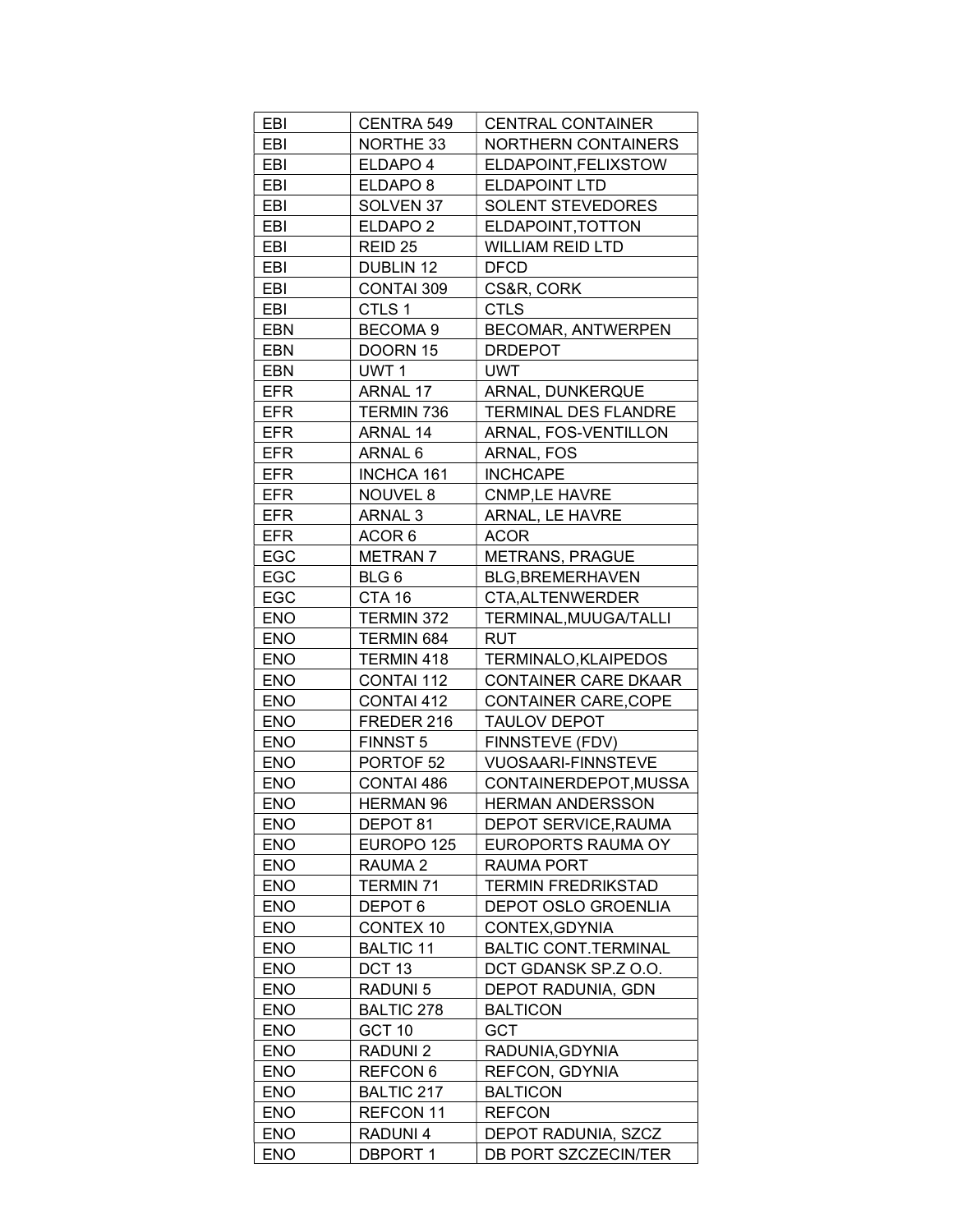| <b>ENO</b>               | YANINO 1                      | YANINO LOGISTIC PARK             |
|--------------------------|-------------------------------|----------------------------------|
| <b>ENO</b>               | GOETEB 4                      | <b>GOETEBORGS HAMN</b>           |
| <b>ENO</b>               | LUNDBY 2                      | LUNDBY CONTAINER                 |
| <b>ENO</b>               | OCEANT 33                     | <b>OCEANTERMINALEN</b>           |
| <b>ENO</b>               | GAEVLE 6                      | YILPORT GAEVLE AB                |
| <b>ENO</b>               | <b>HALMST 4</b>               | <b>HALMSTADS HAMN</b>            |
| <b>ENO</b>               | <b>HELSIN 17</b>              | <b>HELSINGBORGS HAMN</b>         |
| <b>ENO</b>               | CONTEA 1                      | <b>CONTEAM REPAIR</b>            |
| <b>ENO</b>               | NORRKO 1                      | NORRKOEPINGS HAMN                |
| <b>ENO</b>               | SOEDER 7                      | SOEDERTAELJE HAMN                |
| <b>LAR</b>               | TERMIN 665                    | <b>TERMINAL</b>                  |
| LAR                      | HUXLEY 11                     | <b>HUXLEY</b>                    |
| LAR                      | EXOLGA1                       | EXOLGANSA, AVELLANEDA            |
| LAR                      | <b>TERSUR1</b>                | <b>TERMINAL SUR</b>              |
| LAR                      | NIELSE 152                    | <b>NIELSEN</b>                   |
| LAR                      | GODILC 1                      | <b>GODILCO</b>                   |
| LAR                      | APM 84                        | <b>APM</b>                       |
| <b>LBR</b>               | <b>TMCTER 1</b>               | <b>TMC - TERMINAL MULTI</b>      |
| <b>LBR</b>               | WILSON 311                    | WILSON, SONS                     |
| LBR                      | ZIRANN 1                      | <b>ZIRAN NORDESTE</b>            |
| <b>LBR</b>               | <b>GRANEL 27</b>              | <b>GRANELMAR LOGISTICA</b>       |
| LBR                      | MERCOT 11                     | <b>MERCOTAINER</b>               |
| <b>LBR</b>               | CONEXA 3                      | CONEXAO MARITIMA                 |
| LBR                      | LECHMA 3                      | <b>LECHMAN TERMINAIS</b>         |
| LBR                      | GTMINA 3                      | <b>GTMINAS TRANSPORTES</b>       |
| <b>LBR</b>               |                               |                                  |
|                          | TRANST 412<br><b>BARCAD 4</b> | <b>TRANSTEC WORLD</b>            |
| <b>LCA</b>               |                               | <b>BARCADERA PORT</b>            |
| <b>LCA</b>               | <b>BARBAD 11</b>              | <b>BB PORT AUTHOR/TERMI</b>      |
| <b>LCA</b>               | <b>BELIZE 5</b>               | BELIZE PORT, T/D/<br><b>SPRB</b> |
| <b>LCA</b>               | SOCIED 248                    |                                  |
| <b>LCA</b>               | SIMARI 5                      | SIMARITIMA S.A.                  |
| <b>LCA</b>               | <b>INTERM 153</b>             | <b>INTERMODAL BUN</b>            |
| <b>LCA</b>               | ZALSAS 3                      | ZALSAS BUENAVENTURA              |
| <b>LCA</b>               | ZALSAS 1                      | ZALSAS CTG                       |
| <b>LCA</b>               | SERVIC 148                    | SIMARITIMA SAS                   |
| <b>LCA</b><br><b>LCA</b> | PORTSO <sub>2</sub>           | SMITCO<br><b>SPC PTO CALDERA</b> |
|                          | OFICIN <sub>26</sub>          |                                  |
| <b>LCA</b>               | <b>TRAYCA1</b>                | <b>TRAYGO CALDERA</b>            |
| <b>LCA</b>               | TRAYGO 3                      | TRAYGO TRANSPORTES A             |
| <b>LCA</b>               | MASSLI <sub>2</sub>           | <b>MASS LIMON</b>                |
| <b>LCA</b>               | <b>APM 99</b>                 | <b>APM TERMINALS</b>             |
| <b>LCA</b>               | <b>CURACA 17</b>              | CURACAO PORT/TERMINA             |
| <b>LCA</b>               | DPWORL 6                      | DP WORLD                         |
| <b>LCA</b>               | SERVIC 906                    | <b>SVC &amp; TERMINALES</b>      |
| <b>LCA</b>               | MEGASE 16                     | <b>MEGA ARIZONA</b>              |
| <b>LCA</b>               | <b>BRIDGE 353</b>             | <b>BRIDGE M&amp;R ESCUINTLA</b>  |
| <b>LCA</b>               | <b>GUYANA7</b>                | <b>GUYANA NATIONAL</b>           |
| <b>LCA</b>               | FERNAN 393                    | JOHN FERNANDES                   |
| <b>LCA</b>               | <b>EXAPRE 1</b>               | <b>EXA</b>                       |
| <b>LCA</b>               | SERYTE 4                      | <b>SYT</b>                       |
| <b>LCA</b>               | <b>HAITIT 1</b>               | HAITI, PAP-TER                   |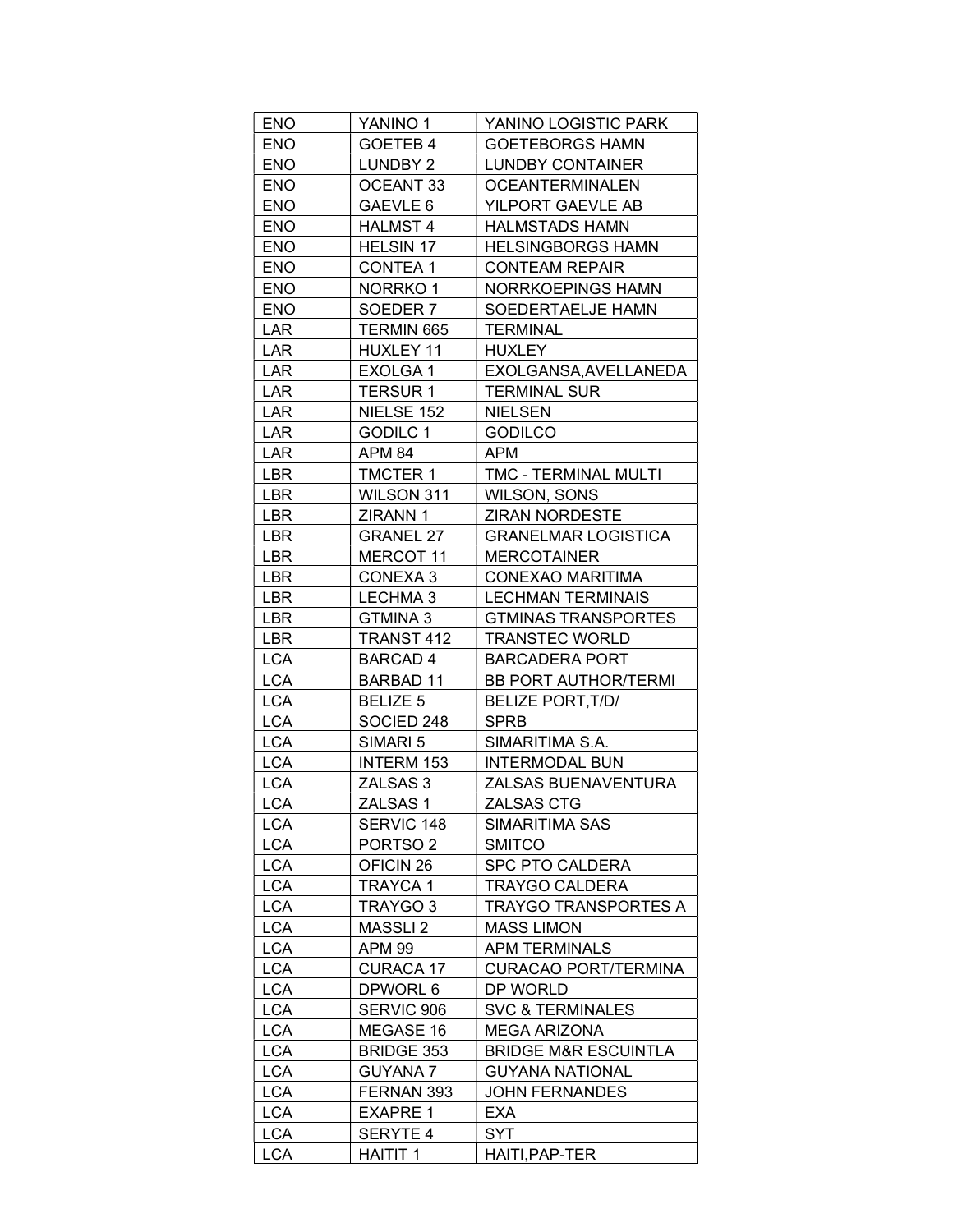| <b>LCA</b> | KFTL 1              | KINGSTON FREEPORT           |
|------------|---------------------|-----------------------------|
| <b>LCA</b> | <b>SERYTE 2</b>     | <b>SERVICIOS Y TERMINAL</b> |
| <b>LCA</b> | PORTSC <sub>2</sub> | PANAMA PTS, BLB/TERMI       |
| <b>LCA</b> | PORTMZ <sub>1</sub> | PORT OF MANZANI/TERM        |
| <b>LCA</b> | PORTOF 39           | PORT PANAM, CTB/TERMI       |
| <b>LCA</b> | <b>PSA 14</b>       | <b>PSA</b>                  |
| <b>LCA</b> | <b>AYALAL 1</b>     | AYALA COLON, SJU/TERM       |
| <b>LCA</b> | DPWPAM 1            | <b>DPW</b>                  |
| <b>LCA</b> | SMUSV <sub>1</sub>  | SMU                         |
| <b>LCA</b> | OPSAL 1             | <b>OPSAL</b>                |
| <b>LCA</b> | POINTL <sub>4</sub> | PT.LISAS INDUSTRIAL         |
| <b>LCA</b> | PORTAU <sub>7</sub> | PORTAU, TT-TER              |
| <b>LCL</b> | CONTOP 5            | <b>CONTOPSA SAI</b>         |
| <b>LCL</b> | <b>DCPUER 5</b>     | D&C SAI                     |
| <b>LCL</b> | SERVIC 219          | SIT CUR(CURAUMA)            |
| <b>LCL</b> | <b>DCPUER 4</b>     | D&C VAP                     |
| <b>LCL</b> | <b>TCMARI 1</b>     | <b>TC MARIEL</b>            |
| <b>LCL</b> | <b>AGUNSA 29</b>    | <b>AGUNSA ANF</b>           |
| <b>LCL</b> | SAAML 7             | SAAM PUERTOS S.A.           |
| <b>LCL</b> | DCPUER 8            | D&C ARI                     |
| <b>LCL</b> | CONTOP 6            | CONTOPSA IQQ                |
| <b>LCL</b> | DCPUER 6            | <b>D&amp;C IQQ</b>          |
| <b>LCL</b> | <b>ANGAMO 2</b>     | CIA.PORTUARIA MEJILL        |
| <b>LCL</b> | SAAML 1             | SAAM LOGISTICS S.A          |
| <b>LCL</b> | <b>CORONE 54</b>    | PUERTO CORONEL              |
| <b>LCL</b> | PLDEPO <sub>1</sub> | DEPOT PTO LQN(VENDOR        |
| <b>LCL</b> | SANVIC <sub>7</sub> | SAN VICENTE/TERM, SAN       |
| <b>LMX</b> | ALTAMI 19           | ATM                         |
| <b>LMX</b> | ZAL 1               | <b>ICAVE</b>                |
| <b>LMX</b> | <b>TMMLOG 1</b>     | <b>TMM LOGISTICS ESE</b>    |
| <b>LMX</b> | LCTERM <sub>2</sub> | LC TERMINAL T2              |
| <b>LMX</b> | TMAZ <sub>1</sub>   | <b>TERMINAL MARITIMA</b>    |
| <b>LMX</b> | <b>SSAMEX1</b>      | <b>SSA HOLDINGS</b>         |
| <b>LPE</b> | <b>TERCON 1</b>     | <b>TERCON/GUAYAQUIL</b>     |
| <b>LPE</b> | <b>INARPI1</b>      | <b>INARPI S.A.</b>          |
| <b>LPE</b> | DPWDEP 1            | <b>DPWL POSORJA</b>         |
| <b>LPE</b> | NEPTUN 363          | DPWL LURIN                  |
| <b>LPE</b> | RANSA 17            | <b>RANSA</b>                |
| <b>LPE</b> | NEPTUN 392          | DPWL / GAMBETTA             |
| <b>LPE</b> | NEPTUN 94           | <b>DPW LOGISTICS CLL</b>    |
| <b>LPE</b> | <b>RFS 15</b>       | <b>RFS</b>                  |
| <b>LPE</b> | RANSA 12            | RANSA COMERCIAL SAC         |
| <b>LPE</b> | TISUR 1             | <b>TISUR</b>                |
| <b>LPE</b> | RANSAC 2            | RANSA COMERCIAL S.A.        |
| <b>LPE</b> | NEPTUN 97           | DPWL, PAITA/DEPOT           |
| <b>LPE</b> | CONSOL 547          | <b>CONSOLIDADOS MARAIRE</b> |
| <b>LPE</b> | <b>BOLMAR4</b>      | <b>BOLIPUERTOS MAR</b>      |
| <b>LPE</b> | SERVIC 770          | <b>SERVICIOS INTERMODAL</b> |
| MAG        | AJMPOR 1            | <b>AJMAN PORT SERVICES</b>  |
| MAG        | <b>CSPAUH 1</b>     | <b>COSCO ABU DHABI</b>      |
| MAG        | DPWTER 3            | DP WORLD (T3)               |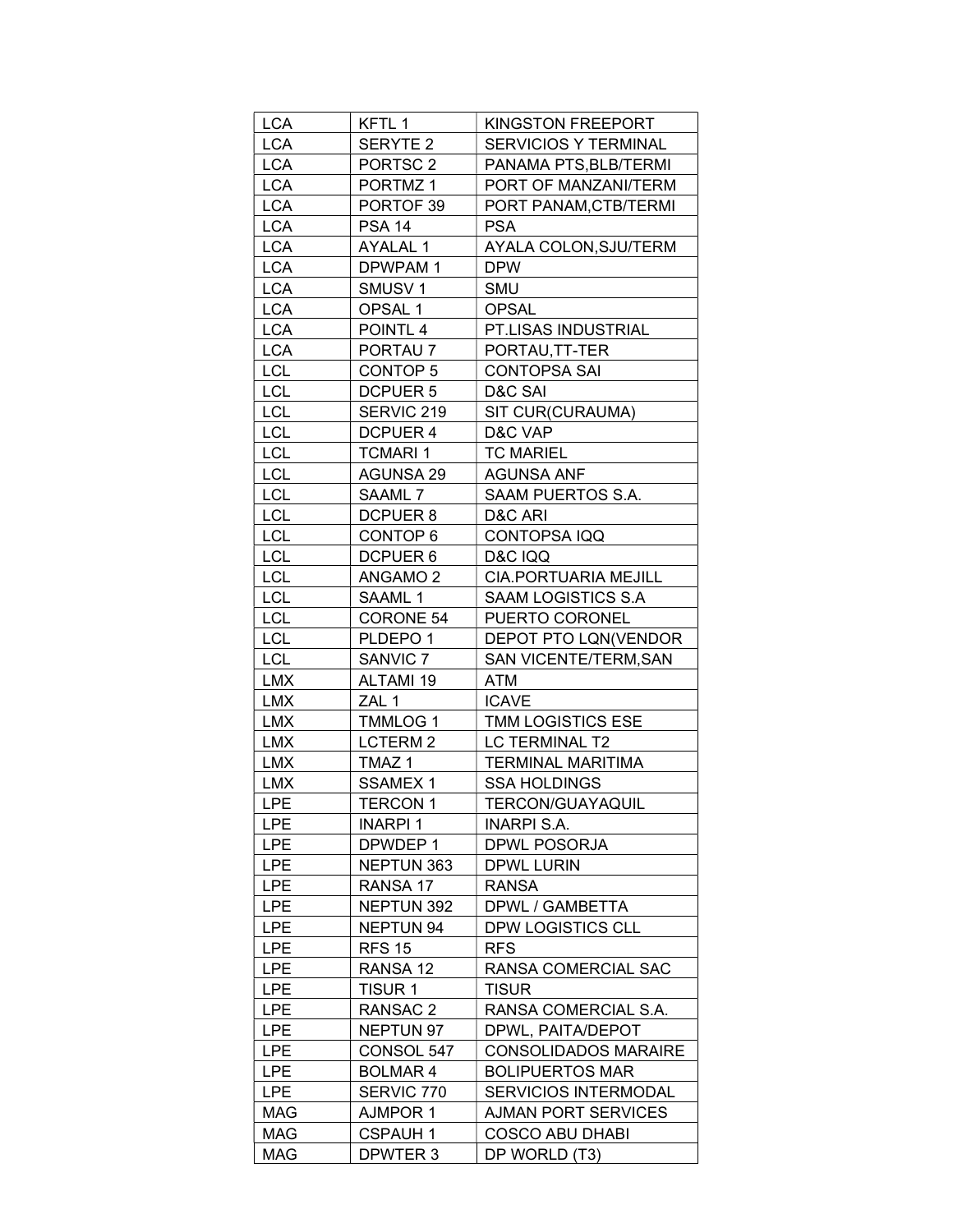| <b>MAG</b> | SAQR 1              | SAQR PORT AUTHORITY            |
|------------|---------------------|--------------------------------|
| <b>MAG</b> | <b>GULFTA1</b>      | <b>GULFTAINER CO LTD</b>       |
| MAG        | <b>APM 55</b>       | APM TERMINAL                   |
| <b>MAG</b> | <b>ICTSIM1</b>      | ICTSI BERTH 20 IQUQR           |
| <b>MAG</b> | UNIMAR 63           | UNIVERSAL MARINE               |
| <b>MAG</b> | SHUWAI 1            | SCT(KWKWI) TERMINAL            |
| <b>MAG</b> | SALALA 1            | SALALAH PORT, OMAN             |
| MAG        | OMANIN 13           | OMAN INTL CONT TERM            |
| <b>MAG</b> | AXISCO 6            | <b>AXIS CONTAINER</b>          |
| MAG        | AXIS 106            | <b>AXIS CONTAINER TERMI</b>    |
| <b>MAG</b> | GULFAG 173          | <b>GULF AGENCY COMPANY</b>     |
| <b>MAS</b> | <b>FANTU2</b>       | FANTUZZI INVESTMENT            |
| MAS        | KURASI 1            | <b>KURASINI</b>                |
| MAS        | HAKIKA 1            | HAKIKA DEPOT                   |
| <b>MAS</b> | DODWEL 23           | DODWELL DEPOT                  |
| <b>MAS</b> | DORALE 1            | DORALEH CONTAINER TE           |
| <b>MAS</b> | SEAPOR 48           | <b>SEAPORTS SUDAN</b>          |
| <b>MAS</b> | DCPCT 1             | DCP CAPE TOWN                  |
| <b>MAS</b> | SOUTHW 418          | SOUTHWAY CONTAINER S           |
| MAS        | <b>INDREP 2</b>     | <b>INDEPENDENT CONTAINE</b>    |
| <b>MAS</b> | KCT <sub>3</sub>    | <b>KCT DURBAN</b>              |
| <b>MAS</b> | <b>DCP 16</b>       | DURBAN CONTAINER PAR           |
| <b>MAS</b> | <b>KINGS 165</b>    | KINGS REST CONTAINER           |
| <b>MAS</b> | KINGS 55            | KINGS REST CONTAINER           |
| MAS        | UCD 13              | UCD WVB                        |
| <b>MAW</b> | TERMIN 732          | TERMINAL DPW LUANDA            |
| <b>MAW</b> | COTONO <sub>2</sub> | <b>BENIN TERMINAL</b>          |
| <b>MAW</b> | VRIDI 1             | <b>VRIDI SUD DEPOT</b>         |
| MAW        | PROSHI 15           | <b>PRO SHIPPING</b>            |
| <b>MAW</b> | PROSHI 17           | <b>PRO SHIPPING</b>            |
| <b>MAW</b> | <b>MOVISA 4</b>     | <b>MOVIS DEPOT CFS2</b>        |
| MAW        | HBX 2               | HULL BLYTH(IOM) LTD.           |
| <b>MAW</b> | <b>MTG 16</b>       | <b>MTG TEMA</b>                |
| <b>MAW</b> | <b>MERHOR 1</b>     | <b>MERIDIAN HORIZON</b>        |
| MAW        | SOGECO 22           | SOGECO CONTAINER TER           |
| MAW        | CLASSI 843          | <b>CLASSIC MARINE SERVI</b>    |
| MAW        | <b>GMTNIG4</b>      | GMT                            |
| MAW        | VICOMA 3            | <b>HBX STEVE AJOSE</b>         |
| <b>MAW</b> | <b>BOLLOR 368</b>   | <b>BOLLORE TRANSPORT &amp;</b> |
| <b>MAW</b> | <b>HBSCRE 1</b>     | HBX CREEK ROAD DEPOT           |
| MAW        | GOUYAR 1            | <b>GOUYAR DEPOT</b>            |
| MAW        | RLOGSN 2            | R-LOGISTIC SNGAL SA            |
| <b>MIN</b> | <b>INCONT 9</b>     | <b>INCONTRADE</b>              |
| MIN        | ORIEN 574           | <b>ORIENT BOX MOVERS</b>       |
| MIN        | <b>ULA 11</b>       | <b>HARMONY DEPOT</b>           |
| MIN        | ASIANC 17           | <b>ASIAN CONTAINER</b>         |
| <b>MIN</b> | <b>BENGAL 189</b>   | <b>BENGAL MARINE</b>           |
| MIN        | <b>BENGAL 188</b>   | BENGAL MARINE                  |
| MIN        | BLUEOC 143          | <b>BLUE OCEAN CONTAINER</b>    |
| <b>MIN</b> | <b>JMJCON1</b>      | <b>JMJ CONTAINER</b>           |
| <b>MIN</b> | ARIES 99            | <b>ARIES CONTAINER</b>         |
|            |                     |                                |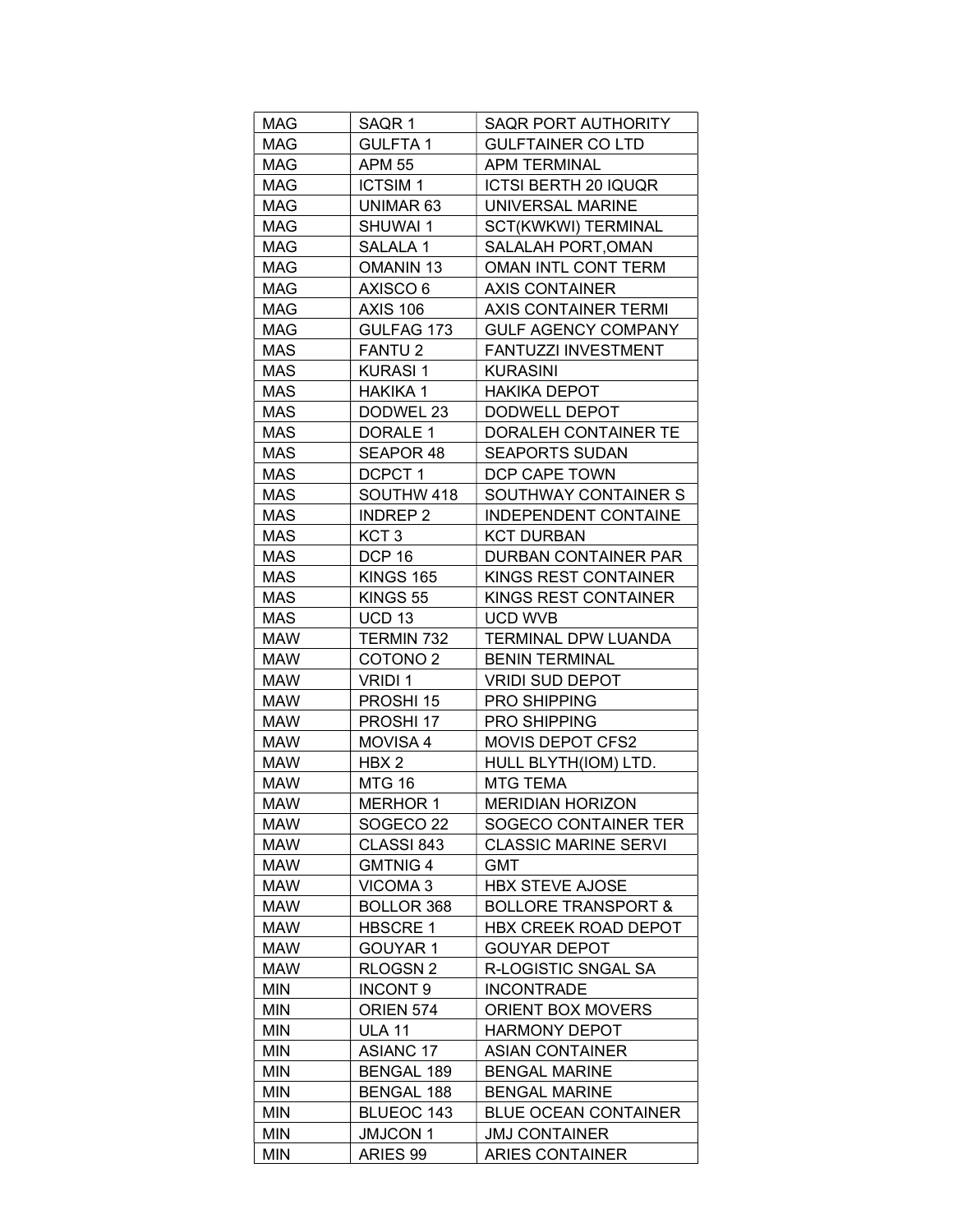| <b>MIN</b>               | ARIESC <sub>2</sub>   |                             |
|--------------------------|-----------------------|-----------------------------|
|                          |                       | ARIES CONTAINER             |
| <b>MIN</b>               | VILSON 3              | <b>VILSONS CONTAINER</b>    |
| MIN                      | SRAVAN 1              | <b>SREE SRINIVASA</b>       |
| MIN                      | HAZIRA 7              | <b>HAZIRA CONTAINER</b>     |
| MIN                      | TRANSW 538            | <b>TRANSWORLD CFS</b>       |
| MIN                      | CONTRA 333            | <b>CONTRANS LOGISTICS</b>   |
| <b>MSA</b>               | <b>JUBAIL 33</b>      | <b>GULF STEVEDORING</b>     |
| <b>MSA</b>               | WESTGD 1              | WEST GROUP DEPOT            |
| MSA                      | ACT 14                | ADEN CONTAINER TML          |
| <b>MSA</b>               | GOLDAQ 1              | <b>GOLDEN WAYS</b>          |
| <b>MSA</b>               | MJDJED 1              | <b>ALMAJDOUIE DEPOT</b>     |
| <b>MSA</b>               | WESTGR 11             | <b>WEST GROUP DEPOT 2</b>   |
| <b>NCA</b>               | <b>FAIRVI2</b>        | PSA HALIFAX FAIRVIEW        |
| <b>NCA</b>               | ULTRAD 1              | ULTRA DEPOT INC             |
| <b>NCA</b>               | TREALS 4              | TREALSHIP(WINNIPEG)         |
| <b>NCA</b>               | CPRVAU 1              | CP VAUGHAN 3046             |
| <b>NCA</b>               | <b>CPRREG1</b>        | CP RAIL, REGINA 3202        |
| <b>NCA</b>               | <b>CNRSAS1</b>        | CN SASKATOON 3215           |
| <b>NCA</b>               | AHEER 1               | AHEER GROUP                 |
| <b>NCA</b>               | OVERLA 49             | OCTS (CALGARY)              |
| <b>NCA</b>               | OVERLA 15             | <b>OCTS (EDMONTON)</b>      |
| <b>NCA</b>               | DPWORL 49             | DP WORLD PRINCE RUP         |
| <b>NUS</b>               | FLORID 198            | FLORIDA INTL TERMINA        |
| <b>NUS</b>               | NORFOL 8              | NORFOLK INTL TERM'L         |
| <b>NUS</b>               | WANDOT 4              | <b>WANDO TERMINAL</b>       |
| <b>NUS</b>               |                       |                             |
|                          |                       |                             |
|                          | TRAPAC 9              | TRAPAC,LLC                  |
| <b>NUS</b>               | MAHERT 8              | <b>MAHER TERMINAL</b>       |
| <b>NUS</b>               | GREENW 133            | <b>GREENWICH TERMINALS</b>  |
| SEG                      | SHIPAN 8              | SHIP AND CREW               |
| <b>SEG</b>               | SHIPAN 2              | <b>SHIP &amp; CREW</b>      |
| <b>SEG</b>               | TERMIN 261            | DAMIETTA TERMINAL           |
| SEG                      | TERMIN 33             | PSCCHC, PORT SAID WES       |
| <b>SEG</b>               | SOKHNA 1              | <b>SOKHNA PORT</b>          |
| SIB.                     | CARGOR 10             | <b>CARGOR, SANTURCE</b>     |
| <b>SIB</b>               | <b>ASTRAC 38</b>      | <b>ASTRACON GIJON PTO</b>   |
| <b>SIB</b>               | TRANSF 683            | TRANSFORMACIONE, VGO        |
| <b>SIB</b>               | PROGEC <sub>8</sub>   | PROGECO, VIGO               |
| <b>SIB</b>               | NOATUM 20             | NOATUM, MALAGA              |
| <b>SIB</b>               | SAM 46                | SAM, ESALG                  |
| <b>SIB</b>               | DOCKS 44              | DOCKS LOGISTICS, ALG        |
| <b>SIB</b>               | MARTAI 4              | <b>MARTAINER, BCN</b>       |
| <b>SIB</b>               | PORTUA 17             | TRANSPORTES PORTUARI        |
| <b>SIB</b>               | <b>SETEMA 5</b>       | SETEMAR, HOSPITALET         |
| <b>SIB</b>               | PORTUA 30             | <b>TTES PORTUARIOS</b>      |
| <b>SIB</b>               | TRANSP 194            | TRANS-PORTS RI, RPOR        |
| <b>SIB</b>               | <b>INTERC 59</b>      | <b>INTERC RIBARRO, IRIB</b> |
| <b>SIB</b>               | <b>ALCONT 3</b>       | ALCONT, AVELEDA             |
| <b>SIB</b>               | ALCONT 2              | ALCONT, SANTA IRIA          |
| <b>SIT</b>               | ASE 6                 | ASE, ANCONA                 |
| <b>SIT</b><br><b>SIT</b> | GTS7<br><b>EST 11</b> | GTS, BARI<br>EST, CATANIA   |